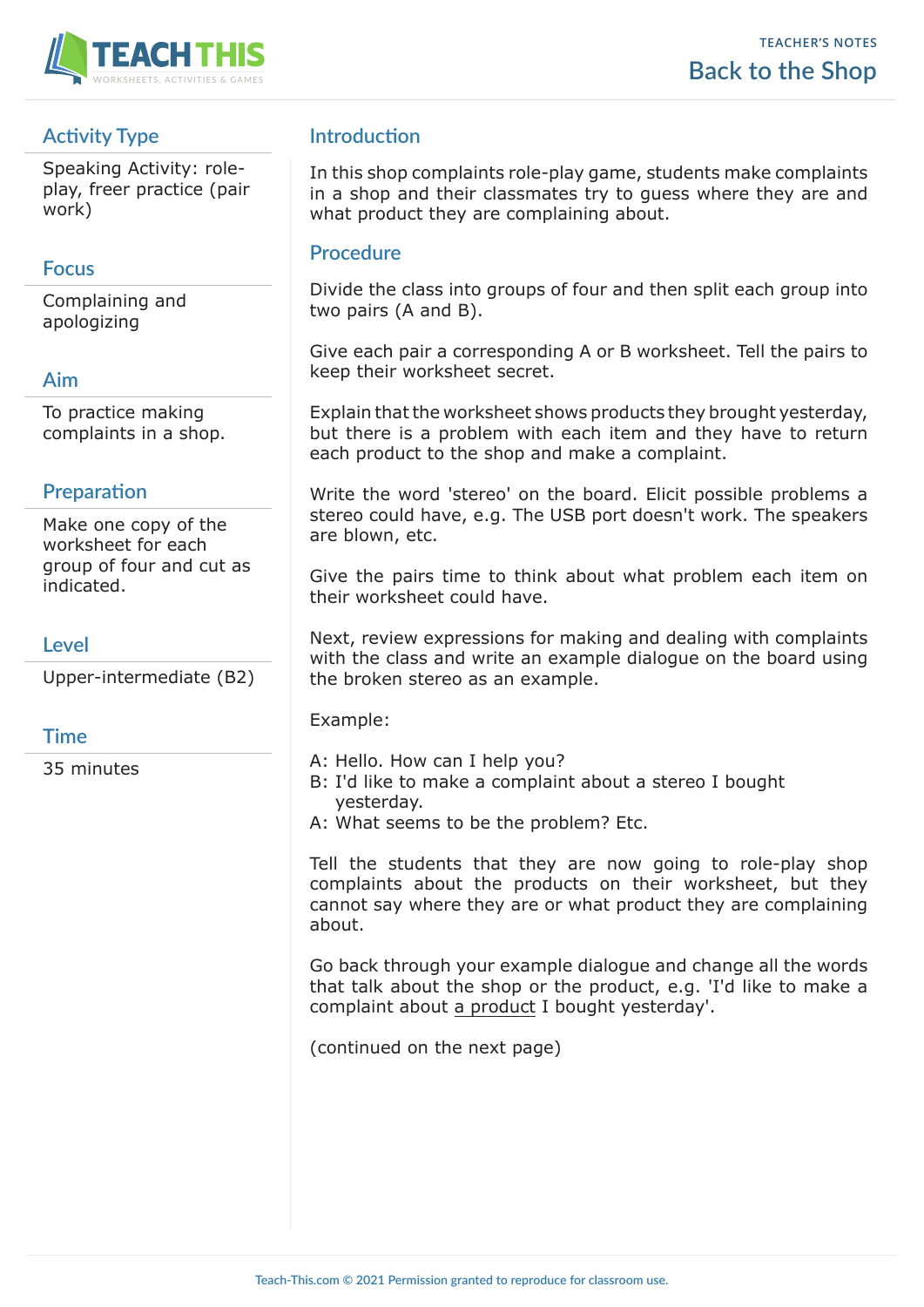

# **Activity Type**

Speaking Activity: roleplay, freer practice (pair work)

## **Focus**

Complaining and apologizing

# **Aim**

To practice making complaints in a shop.

# **Preparation**

Make one copy of the worksheet for each group of four and cut as indicated.

### **Level**

Upper-intermediate (B2)

#### **Time**

35 minutes

## **Procedure continued**

Pairs then take it in turns to choose an item at random from their worksheet and role-play each complaint to another pair.

One student plays the role of the customer and the other plays the role of the shop assistant.

The customer makes a complaint to the shop assistant about the item they brought yesterday and tries to get an exchange or refund.

The customer must do this without saying what the item is or where he/she bought it.

Example:

I'd like to make a complaint about a product I bought yesterday. The USB port doesn't work. When I connect a flash drive, it doesn't recognize it, etc.

The other pair listens to the role-play and looks at the shop pictures. Their task is to decide which shop they are in and what product the complaint is about.

When the role-play is over, the other pair gives their answers and the first pair tells them whether they are right or wrong.

Pairs score one point for choosing the correct shop and two points if they guess the correct product.

This process continues until all the role-plays have been completed.

The pair with the most points at the end of the game wins.